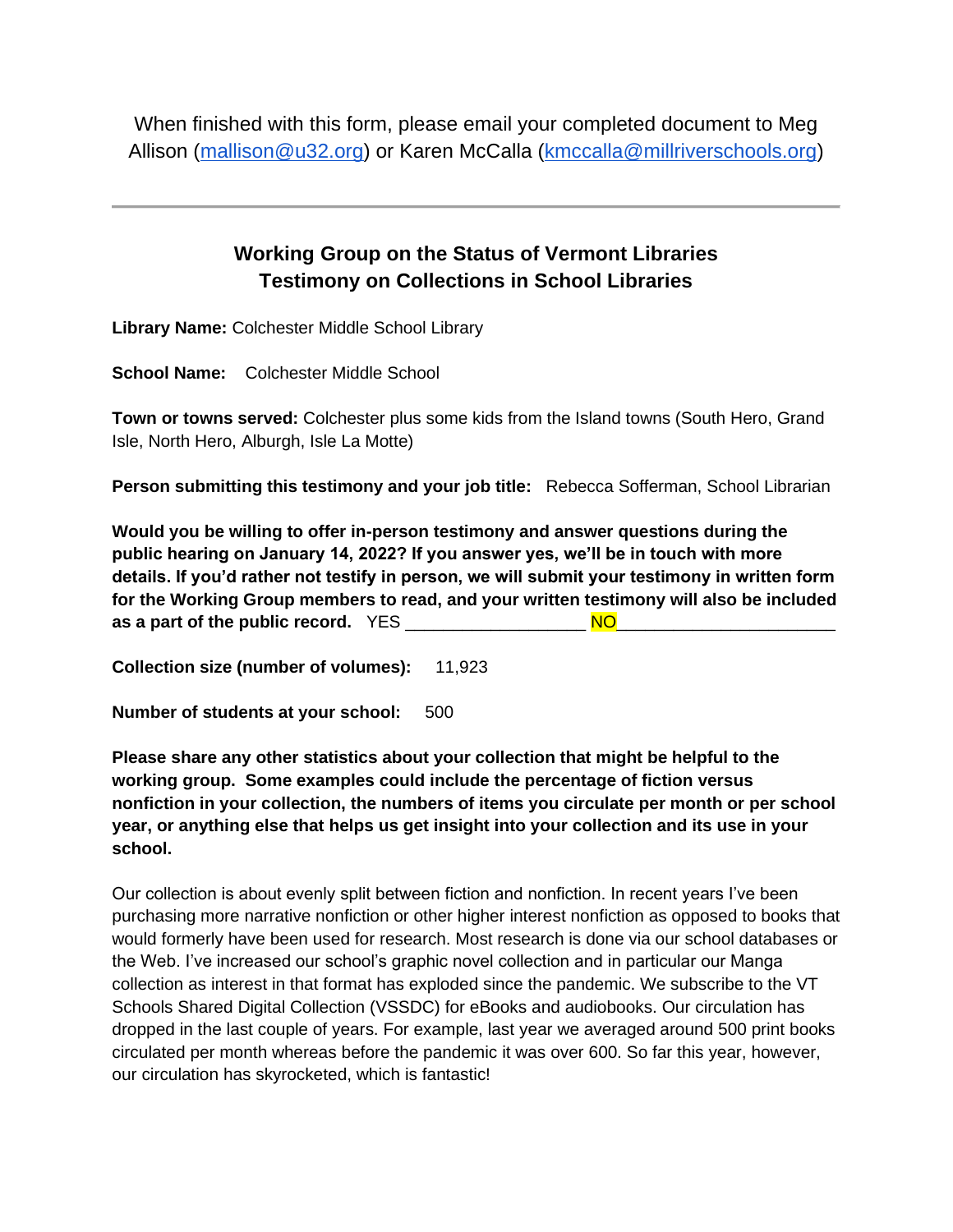**What are the strengths of your current collection?** I feel our curriculum strengths are a quality collection that includes an increasing percentage of titles with diverse characters and authors. It's extremely important that students have "windows, mirrors, and sliding glass doors" in our collection, and all purchasing (as well as the books I choose to feature) takes that into consideration. I also feel that our collection is responsive not only to curricular needs but also student needs and requests.

**What are the weaknesses of your current collection?** I would like to offer more "DIY" books in our collection, as well as more current biographies. I also need more Manga, because students are so hungry for it! But, they are hard to find right now with supply chain issues.

**Do you participate in resource sharing and interlibrary loan, either through Clover, between libraries in your school district, with your local public libraries, or through other resource sharing programs? Tell us about how resource sharing works for you and your students.** We share resources between the schools in our district regularly, and we have a courier that goes between buildings on a daily basis. My school also participates in Clover (including when we need books from our public library), although this doesn't get heavy use. Any Clover books must be delivered through the US Mail. When we need books from our public library, we used to have a courier that delivered and picked up books, but that went away during COVID, so now our district librarians have to pick up and deliver books ourselves. I am a lot less likely to offer this to students than I was previously since I don't live near the library, but I will certainly make it happen if students need something.

**Do you offer any special collections at your library? These could be a specific collection designed to support targeted learning programs at your school, a Vermont or local history collection, or other groupings designed to serve specific needs. Please tell us about these collections and the populations they serve.** We have a small Vermont/local history collection, to support research projects. We also have a small collection of middle school books in Vietnamese and in French to support some of our New American students. Finally, we have a small collection of leveled readers that were purchased before I came. These get a fair amount of use to support students who are reading far below their grade level.

**Do you offer ebooks and audiobooks in your collection? If so, how do you provide access to them? Through the Shared Schools Collection (Overdrive), Vermont Online Library, through another vendor, through direct access from your catalog, through physical devices such as Kindles or Playaways, or some other method? Are you happy with the balance of ebooks, audiobooks and print books in your collection?** We have audiobooks available as playaways, and also through the VSSDC in Overdrive. eBooks are available primarily through the VSSDC as well, and through Mackin (that collection was started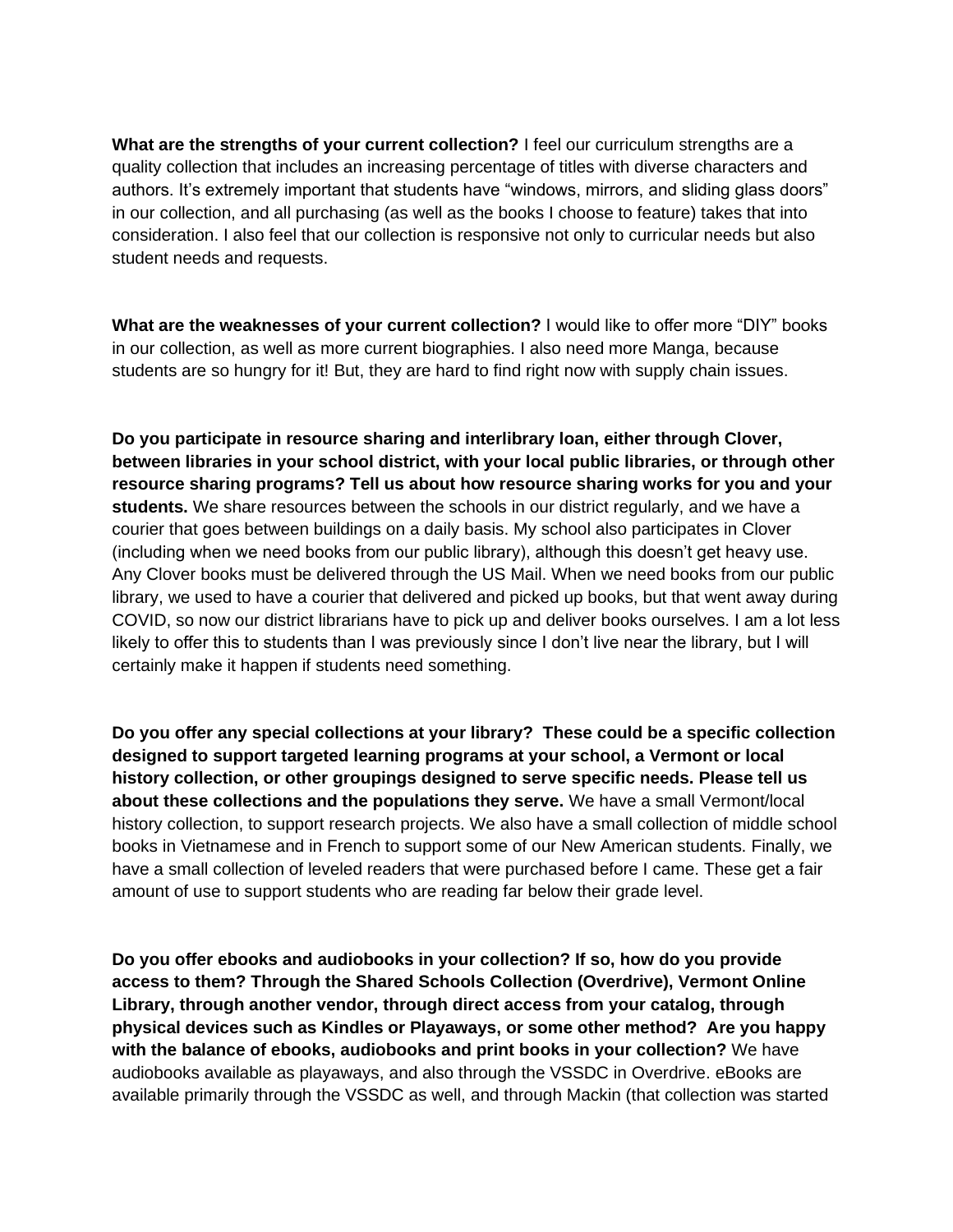before I came and I haven't added to it because I think it's easiest to teach students one platform and the VSSDC has more books available). Students can access the books via the catalog but I think most of them use the link on the library website. I sometimes add books for our school to the Overdrive collection, especially for our summer reading program. I am so fortunate to have the VSSC. It gets a fair amount of use at our school and we wouldn't be able to provide so many eBooks or audiobooks otherwise.

**Do you catalog and circulate things besides books in your library? Some examples could include games and puzzles, maps and globes, learning tools or other physical items.** I have games and puzzles and globes in the library and sometimes they are borrowed for other classes. However, I don't have them cataloged, I just have a sign-out sheet. I have a small makerspace and sometimes items from there are borrowed as well. Some tech equipment such as portable DVD players, cameras, and microphones sometimes are loaned. Finally, we do have a handful of DVDs but I don't really purchase new ones anymore. Our computers don't have DVD drives and we use the SWANK streaming service to show movies (or youtube).

**What else would you like the working group to know about your school library collection? How has your collection changed over time? What changes do you hope to make in the future? What are the biggest challenges you anticipate, and how do you plan to solve them?** As mentioned above, my print collection is mostly focused on interest/pleasure reading and student silent reading requirements, rather than research. Hardly any research takes place with print resources now in our school, with the occasional exception of biography projects. I maintain a really tiny reference section and I do have some nonfiction books on a wide variety of subjects because sometimes students are banned from their devices and need print resources. I maintain a picture book collection, even though we are middle school, because some students like them, sometimes they bring them home to read to younger siblings, and sometimes teachers like students to use them for literacy projects.

I am very fortunate at our school that our ELA teachers require students to do independent reading to meet their reading proficiencies, and they encourage students to come regularly to the library to choose books. My role has shifted a bit since the pandemic (I'm still doing less inperson teaching and more sending out video lessons to classes), and it's left me more time to conference with students about finding the ideal reading materials.

I am planning to do a bigger weed of the nonfiction section at some point in the very near future to free up more shelf space for the areas where I am doing more purchasing (especially graphic novels, manga, and other fiction). My fiction section is genrefied as well as my biography section. I may try to genrefy the nonfiction at some point too, to get away from the outdated and inequitable Dewey system.

My biggest challenge is that I don't have a library assistant and these types of projects just take so much time. I sometimes can get student assistants but they are easily bored with this work.